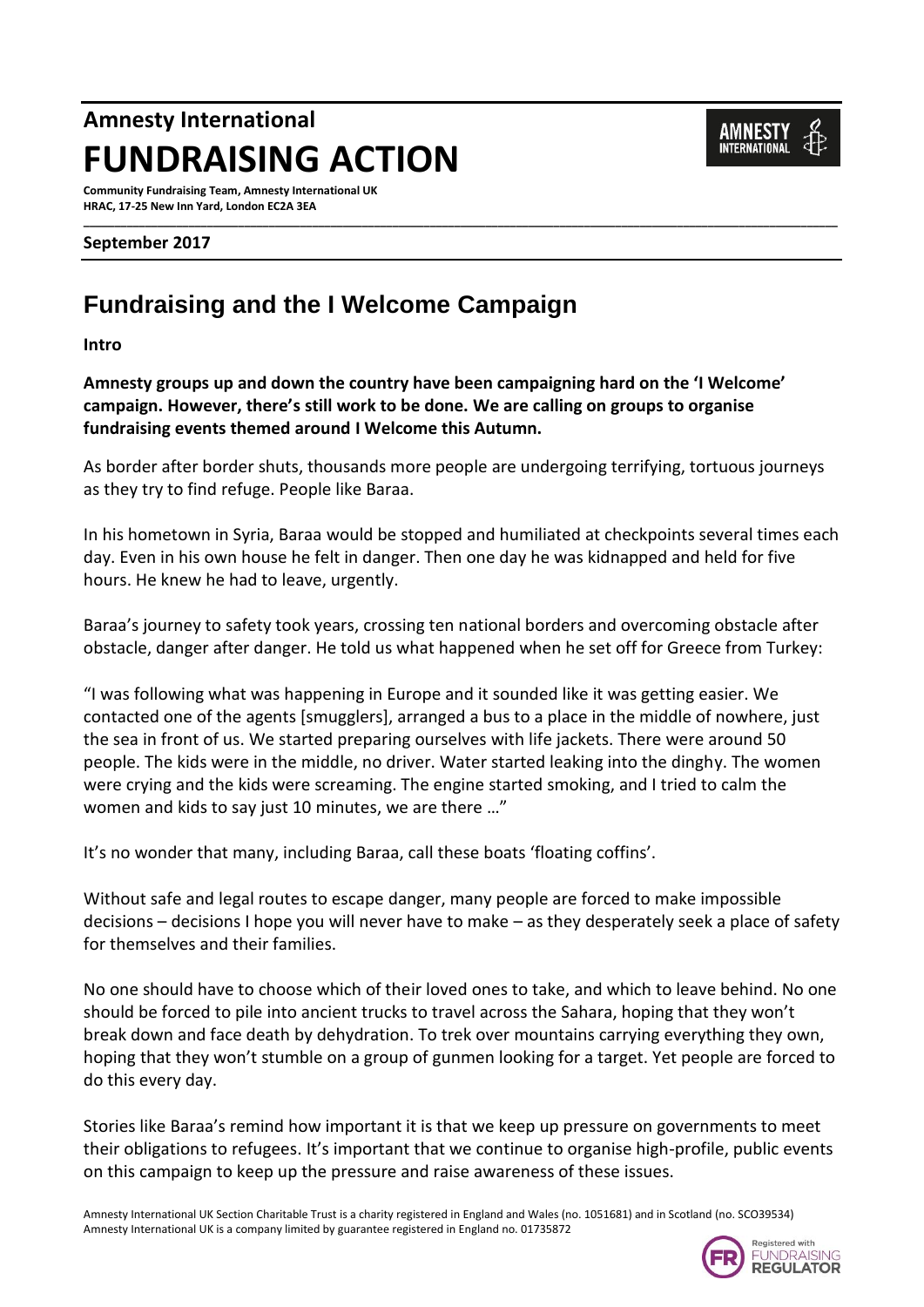#### **Get Involved**

September marks the start of an international period of fundraising on this campaign. The International Secretariat is asking sections all over the world to work with their supporters to organise fundraising events themed around the I Welcome campaign. These events will help raise vital funds for the movement and raise awareness of this important work.

#### **What can you do?**

There are loads of ways you can raise money for Amnesty International UK while showing your support for refugee rights.

Here are a few ideas to get you started:

Sponsored walk/run: either join an existing race or come up with your own route. Ask friends or family to sponsor you. Tell them about the work they'll be supporting when asking for donations. You could put an 'I Welcome' twist on this idea by covering the distance a refugee might cover on a leg of their journey. Get in touch for advice if you're interested in organising a sponsored walk event like this.

Collections: all you need is permission from your local authority and a team of willing collectors and you can raise hundreds of pounds in a day. Collections are always more successful if you have something a little extra to draw in donors. Try applying for a busker's licence and having some music at yours. If possible, you could set up a stall with info. and actions on the 'I Welcome' campaign.

Quiz nights: these are always popular and are a great way to raise money. You can rent a space or ask your local pub to host you for free. You can hold a raffle to help generate extra funds. Just ask local businesses to donate prizes. We'll write you a letter confirming you're an affiliated Amnesty group which should make this easier.

Meals: partner with a local restaurant and put on a fundraising evening. Charge a set fee with some of the money covering the restaurant's costs and the rest going towards Amnesty International UK. You could have everyone take action on the I Welcome campaign at the end of the meal, or hold a brief talk on refugee rights to link it to the campaign.

Other ideas: there are loads of other ways to fundraise so don't be afraid to try something new. If you have an idea that you'd like to try out but aren't sure where to start, get in touch with the Community Fundraising team. We will be able to make suggestions and maybe even put you in touch with a group that have organised a similar event.

### **Organising a fundraising Event**

For practical fundraising advice and more ideas on how to raise money, you can consult our fundraising guide. You can order this from MDA by calling 01788 545 553.

#### **Working with other organisations**

Where proceeds from fundraising events are being split between Amnesty International UK and another organisation, this must be made clear in all promotional materials for the event and in all